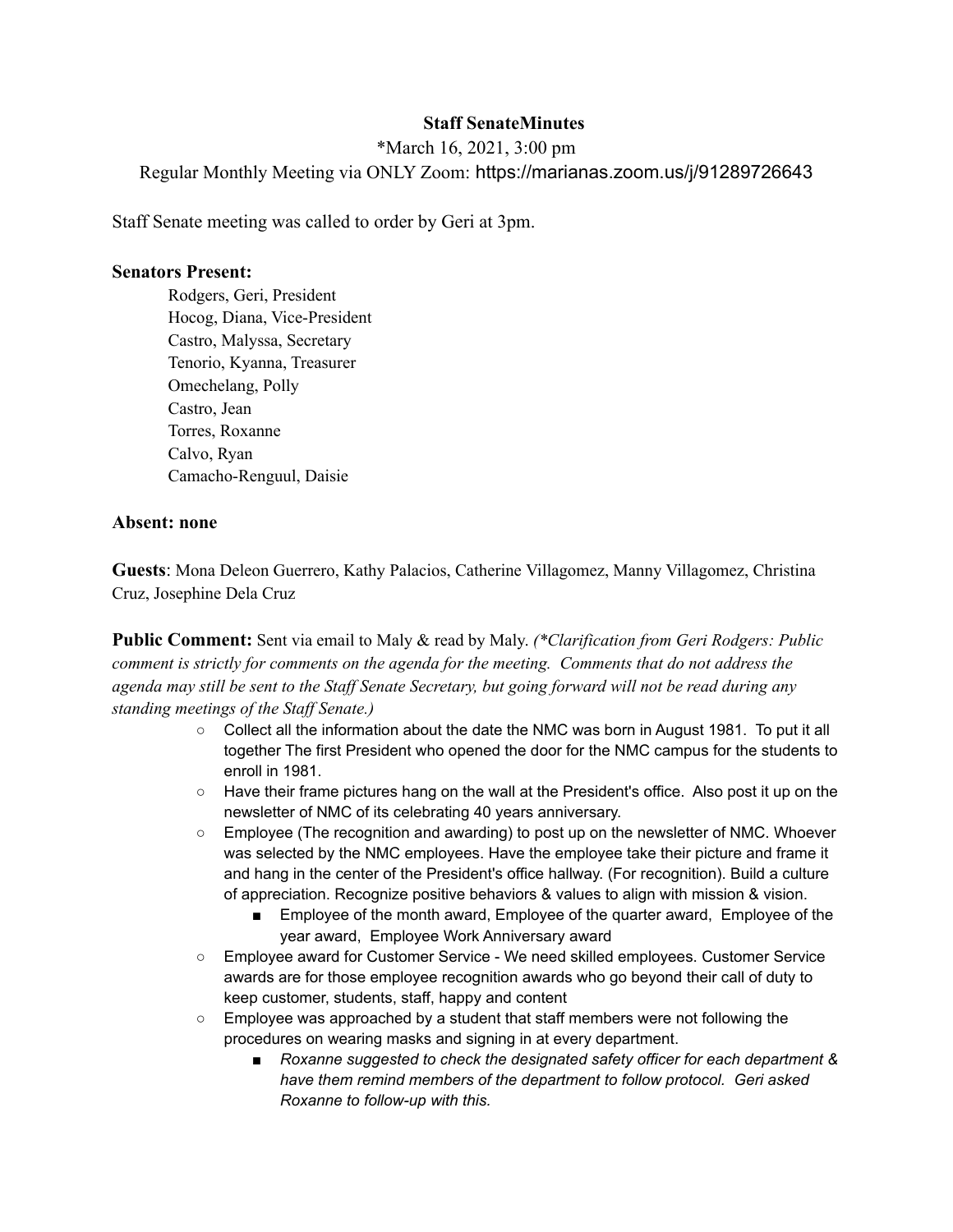### **Old Business:**

- *A. Adopt today's agenda*
- Moved by Malyssa Castro
- Seconded by Ryan Calvo
- Agenda adopted unanimously

### *B. Adopt Minutes from December 1, 2020*

- Moved by Malyssa Castro
- Seconded by Jean Castro
- Adopted unanimously

## *C. Adopt Minutes from February 16, 2021*

- Moved by Kyanna Tenorio
- Seconded by Polly Omechelang
- Adopted unanimously

## *D. Updates*

- A. Budget FY 20-21: (Ky)--No updates.
- B. Executive Committee: (Geri)

Presidential Search Committee: The committee gave three names to the Board of Regents. They will meet this upcoming week to discuss how to proceed with the candidates.

C. Policy Committee: (Ryan)

Staff of the Quarter - Ryan said they will be finalizing it today with the deadline at 5pm (March 16). The announcement of the 3 recipients will be made after the results are finalized during the first week of April. There is an incentive in place for each of the 3 candidates for Staff of the Quarter.

D. Ad Hoc (Rox)

Roxanne was selected to be on the Student Disciplinary Hearing Board for the Office of Violence Against Women. Brief meeting this morning.

## *Bylaws-continuation of review of Bylaws:*

# **A. Page 10--Standing Committees, ii (2) Planning, Program Review & Outcomes Committee (PROAC)--Staff Senate Vice-President**

• Senators amended this statement at the last meeting on February 16th so that the Staff Senate representative to PROAC is **not limited to only the vice-president.** If the vice-president does not wish to serve on PROAC, then a staff member may serve in his or her place. This can be another senator or a staff member at-large), who must be approved by at least 2/3 of the elected senators.

#### **B. Page 11--Action Taken Committee--This is a mistake from**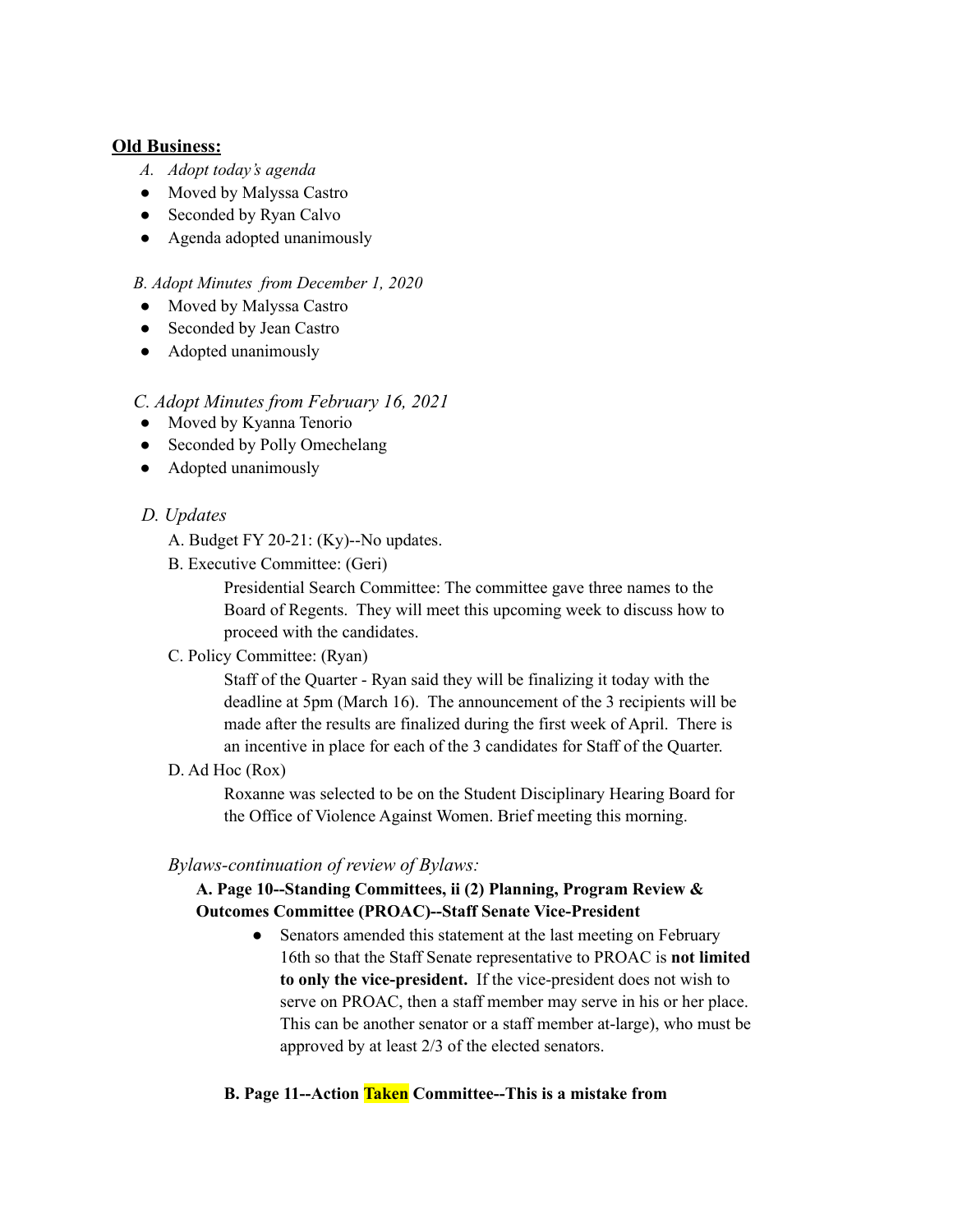#### **autocorrect and should be Action TEAM committee.**

- Suggestion for the Action Team Committee of the Staff Senate:
- Replace the old statement "at least one member of the persons being a senate member" with the new statement, "at least one member represented by the Staff Senate."
- *1. Motion to accept the suggestion to replace "at least one member represented by the Staf Senate."*
- *2. Moved by Kyanna Tenorio*
- *3. Seconded by Malyssa Castro*
- *4. Adopted unanimously*

**C. Page 11, XI Budget "Staff Senate will submit an annual budget that will be presented to the Budget and Finance Committee (BAFC) before the end of the Fiscal Year or request by BAFC. A simple majority vote of the general membership (Staff Senate) is needed to approve this proposed budget prior to submitting to BAFC."**

- *1. Motion to add "upon" before "request by BAFC."*
- *2. Moved by Malyssa Castro*
- *3. Seconded by Jean Castro*
- *4. Adopted unanimously*

**D. Page 11, XII Minutes "Staff minutes are to be provided to Senate members via email for review. Members will be notified of a deadline of at least 3 days to suggest changes to the minutes. "Prior to the next regular Senate meeting, after the deadline has passed and the modifications have been made, the minutes are released to the campus via email. Upon request, paper copies will be provided to employees without access to email." Final approval of the minutes will be voted on at the next regular meeting."**

- Ryan asked if the minutes will be given to all staff and if a paper copy is requested, who would provide that information? Is there a Staff Senate portion on the website. Geri confirmed there is a portion on the website. Current membership is stated on the website and minutes can be updated on there.
- Kathy said for formality we will need to have the minutes sent to all staff to be approved.
- Geri asked for clarification on whether or not ONLY the Staff Senate reviews and approves. Her understanding is that the nine elected senators are the only ones who approve and then we disseminate the minutes to everyone present at the meeting.
	- Update: Per Staff Senate Bylaws, "minutes are to be provided to *Senate members via email for review*." Senators can edit the minutes. Then these minutes are approved  $\&$  adopted by the 9 elected Senate members at the next standing meeting of the senators. The entire staff assembly composed of the staff members is NOT involved in the adoption of meeting minutes.